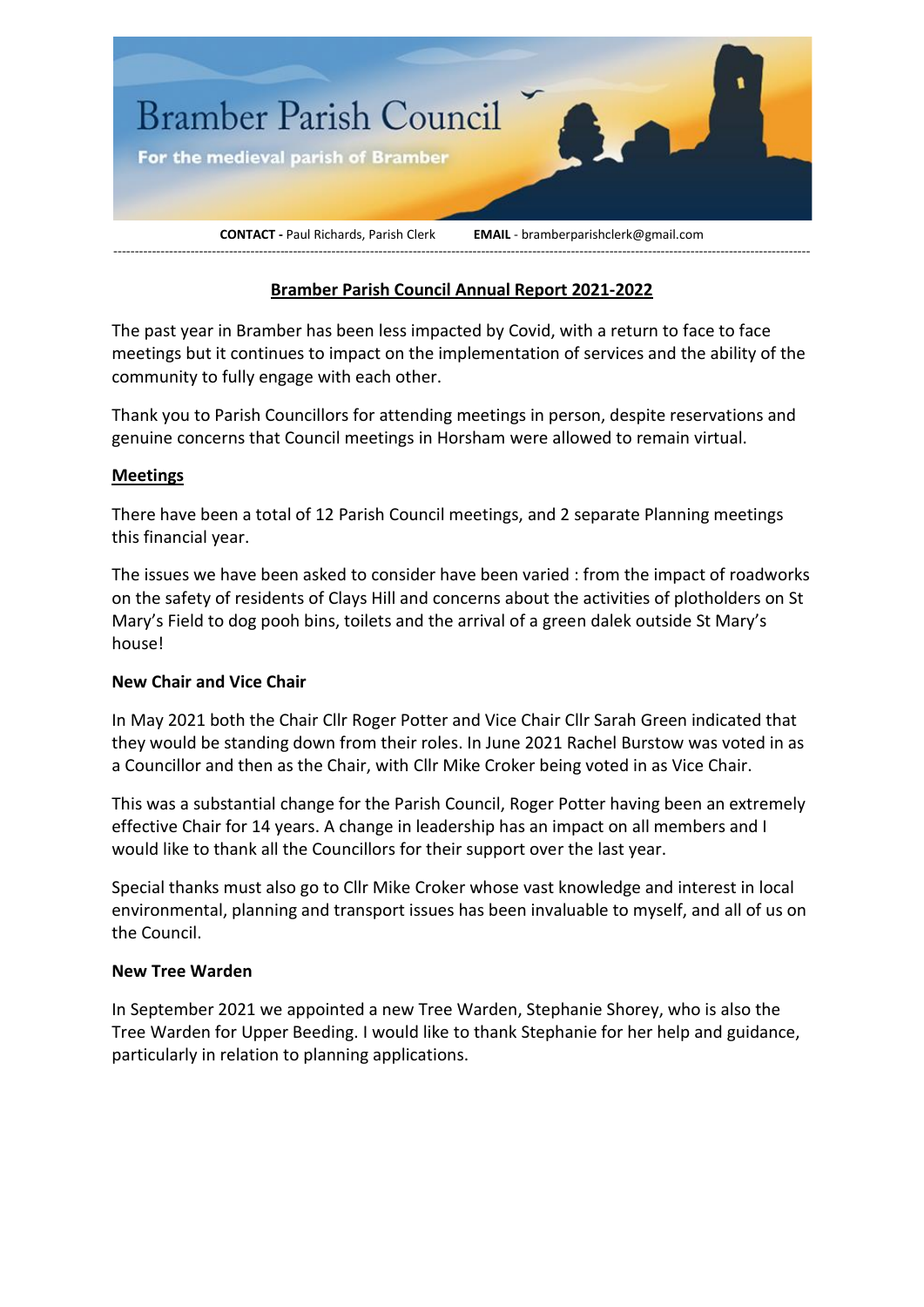## **Committees**

### **Joint Parishes Cemetery Committee (Link Councillors Sarah Green and Steve Blakelock)**

The main issue for the committee continues to be the lack of free space for future people wishing to be buried at St. Botolph's. There is currently estimated to be ground space to accommodate another 10 years so the search continues for more land to extend the facility.

### **Joint Parishes Youth Committee (Link Councillor Rachel Burstow)**

The Youth Service continues to run a range of options such as drop ins, youth clubs and outreach activities. A base has at the Cuthman Centre has been agreed but Upper Beeding Hall continues to be used. Numbers of attendees continue to be relatively low due to covid and the increasingly popularity of social networking.

## **Horsham Association of Local Councils (HALC) (Link Councillor Anne Blakelock)**

Following the appointment of a new leader for HDC, a new way of engaging with residents is being trialled called the "Big Conversation". This is an American style of direct engagement with councillors across town halls, with the aim of encouraging residents to feel more connected with the Council and feel that their voices are being heard.

To further support this the Leader of HDC is happy to come to talk to Parish Councils if they have issues that need to be addressed

### **Village Hall Committee (Link Councillor Mick Tilley)**

The Village Hall continues to have a healthy budget and has simplified it's charging policy. Improvements to the building such as LED lighting and solar panels are also being implemented.

## **Neighbourhood Wardens Steering Committee (Link Councillors Day and Goodall and the Clerk Paul Richards)**

The Neighbourhood Wardens continue to submit monthly reports which detail the monitoring activities they undertake with residents. Bramber Parish continues to require less of their attention, being focused around the Castle and anti-social activities occurring there.

### **Climate Emergency and Steyning Greening 2030 (Link Councillors Anne Blakelock and Di Goodall)**

The main activity has been around rewilding and a biodiversity survey. Greening Steyning has become more active over the last year with covid restrictions lifting , and events such as the Repair Café and recycling at the Steyning Farmers' Markets have proven popular.

The 2O mph speed reduction scheme continues to develop following a public survey which strongly supported it.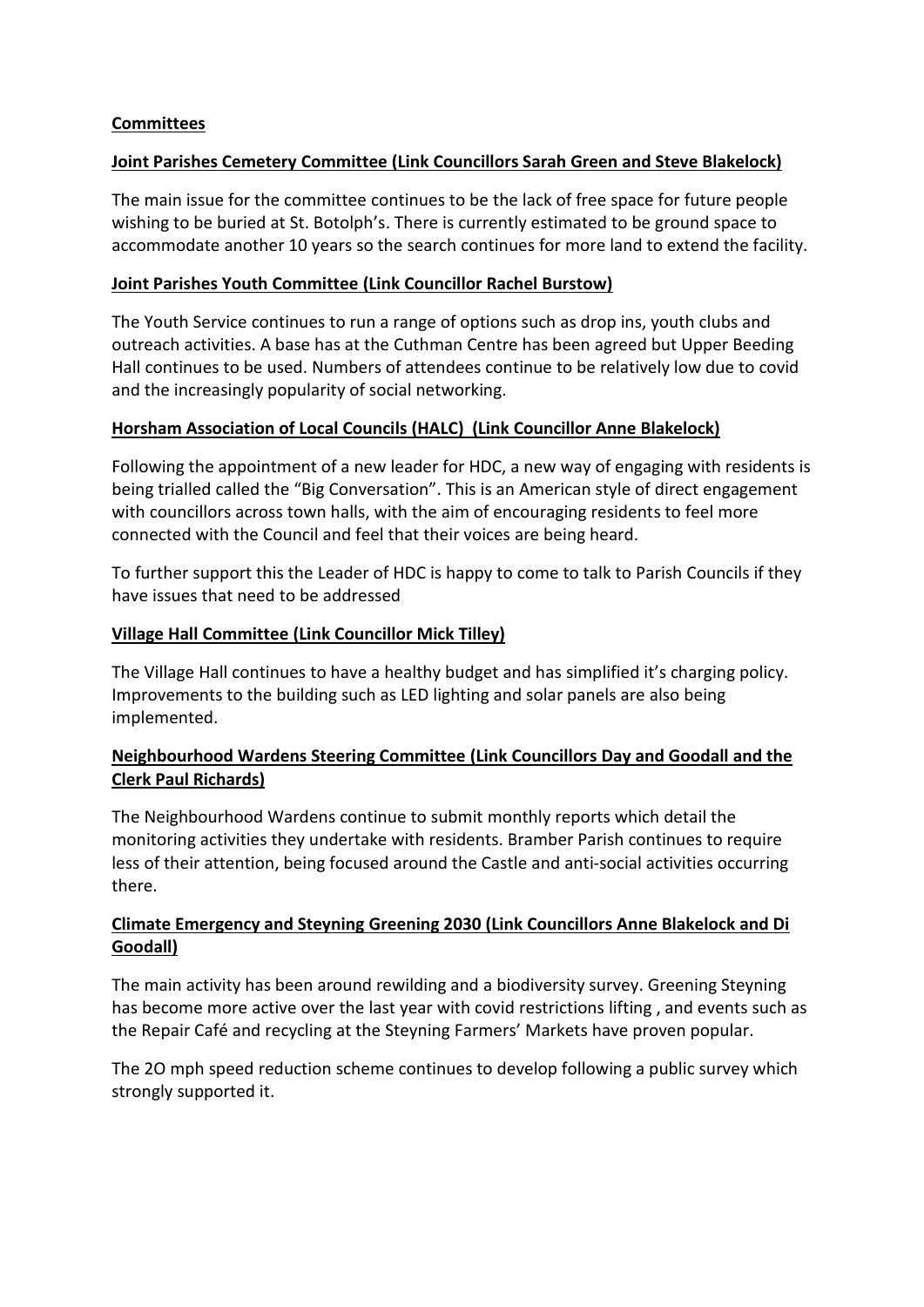### **Neighbourhood Plan**

The referendum for the plan took place on May  $6<sup>th</sup>$  2021 in conjunction with the County Council elections and was supported by residents. The commitments of the Neighbourhood Plan have already proven a useful reference point when the owners of Clay Field approached Steyning Parish Council with regards to possible future ownership.

We identified three main priorities from the Neighbourhood Plan for 21-22 as it is a wide ranging document:

### **Tourism Information:**

We want to develop virtual information for green tourism such as walking and cycling routes, that we can change and update easily. The Lost Railway Project and information post being provided by Steyning and District Community Partnership is something we may be able to expand to incorporate our own virtual information.

#### **Green Tourism:**

We would like to encourage people to visit Bramber and the South Downs sustainably and thus provide a landing platform for the many canoeists and paddle boarders who use the river.

### **Road Safety**:

The reduction in traffic speed on the A283 to ensure the crossing to Clay's Field is safe and usable merits continued support and focus from the Parish Council. Thanks to Cllr Ann Blakelock for liaising with Cllr Paul Linehan and ensuring we remain informed and engaged.

## **Audits**

External and Internal Audits have been completed this year with a few minor recommendations which have since been actioned. Thanks go to Paul our Clerk for a successful outcome.

#### **District Councillors**

Many thanks to Mike Croker and Rogel Noel our District Councillors for all they have done this year and for their regular and comprehensive updates on District Matters at our Council meetings.

The Horsham Draft Local Plan consultation process has been affected by wider political issues and the water neutrality issue which has currently halted all new building.

#### **WSCC Councillor**

Paul Linehan was voted in as our new County Councillor on May 6<sup>th</sup> 2021.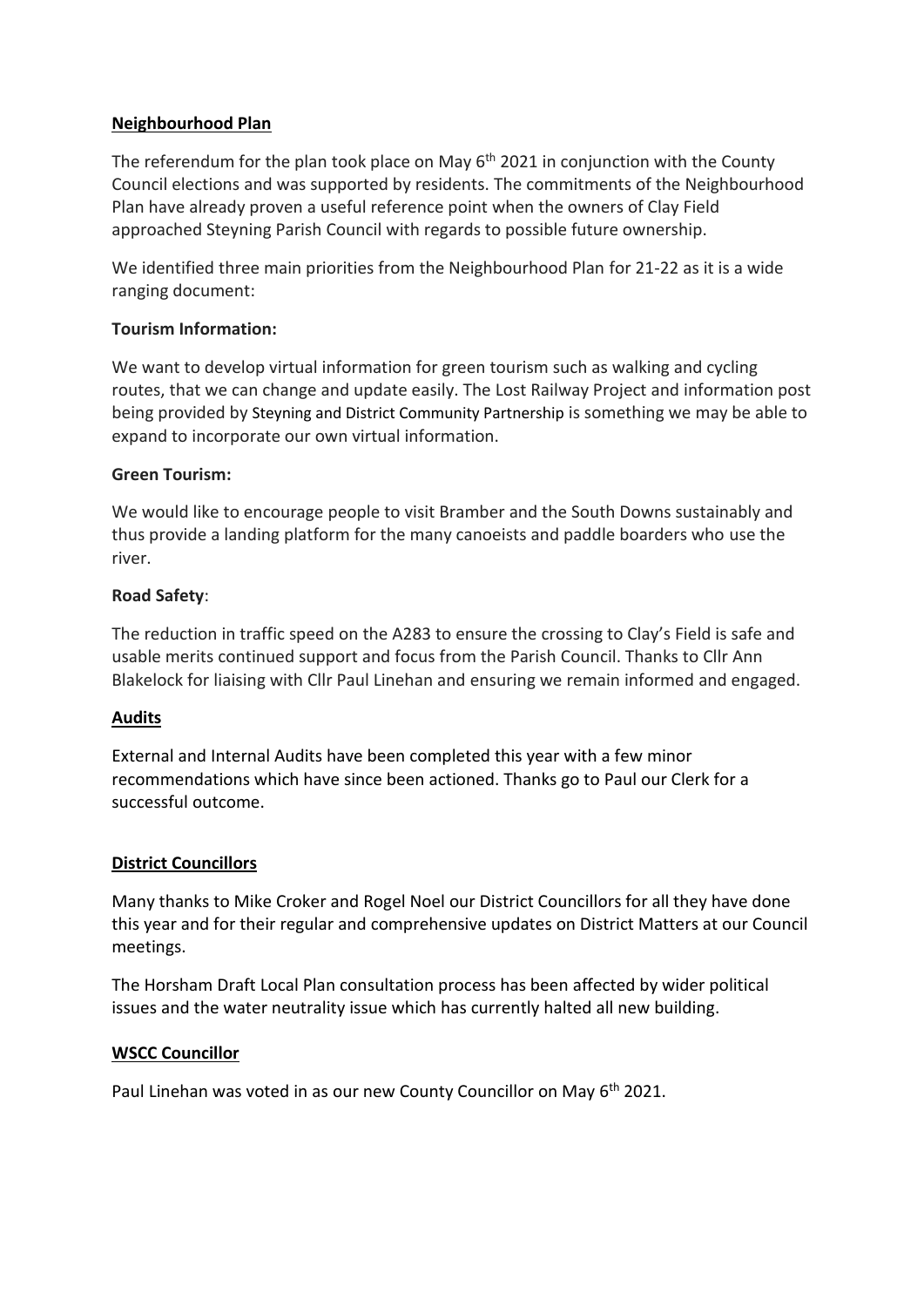## **Parish Councillors**

Tom Day joined us as a new Councillor.

## **Website**

As more of the parish council business is conducted online, the role of our website grows in importance with more information and updates provided every week. I am very grateful to Cllr Tilley for managing and maintaining the parish council website on our behalf.

# **Clerk**

Paul continues to do a fantastic job in ensuring we follow due process and make decisions that are correct and could withstand challenge. I know that we can sometimes find this frustrating in meetings, but he continues to support us and offer sound advice gained form his breadth of experience. It should also be acknowledged that he has had an additional workload of supporting a new Chair and Vice Chair this year.

## **Finances**

Rising costs continue to challenge our reserves, so we again raised our Precept to address this issue. The ideal is that we operate with a reserve of around 50% of our costs and we are currently around 35%.

Bramber PC has set a balanced budget for the next financial year. The impact for an average Band D council taxpayer is that the precept amount will increase by 13p per week (£59.36pa in 2020/21 and £66.07pa in 2021/22).

## **Environment**

- In the Autumn of 2021 the Emergency Committee was called out to pump flooding from the bottom of Maudlin Lane to a drainage ditch.
- In February 2022 the Emergency Committee supported a resident whose wall had collapsed onto the pavement on The Street during the storms.
- A telegraph pole partially collapsed after being hit by a vehicle on The Street and the Emergency Committee contacted UK Power Networks for emergency repairs.
- Flooding outside Lavender Cottage on The Street Caused by blocked drains was cleared by the Emergency Committee.
- The proposed roadworks on Maudlin Lane caused considerable anxiety and anger amongst residents and the Parish Council hosted a meeting with UKPN and WSCC to allow residents to have their concerns listened to and addressed.